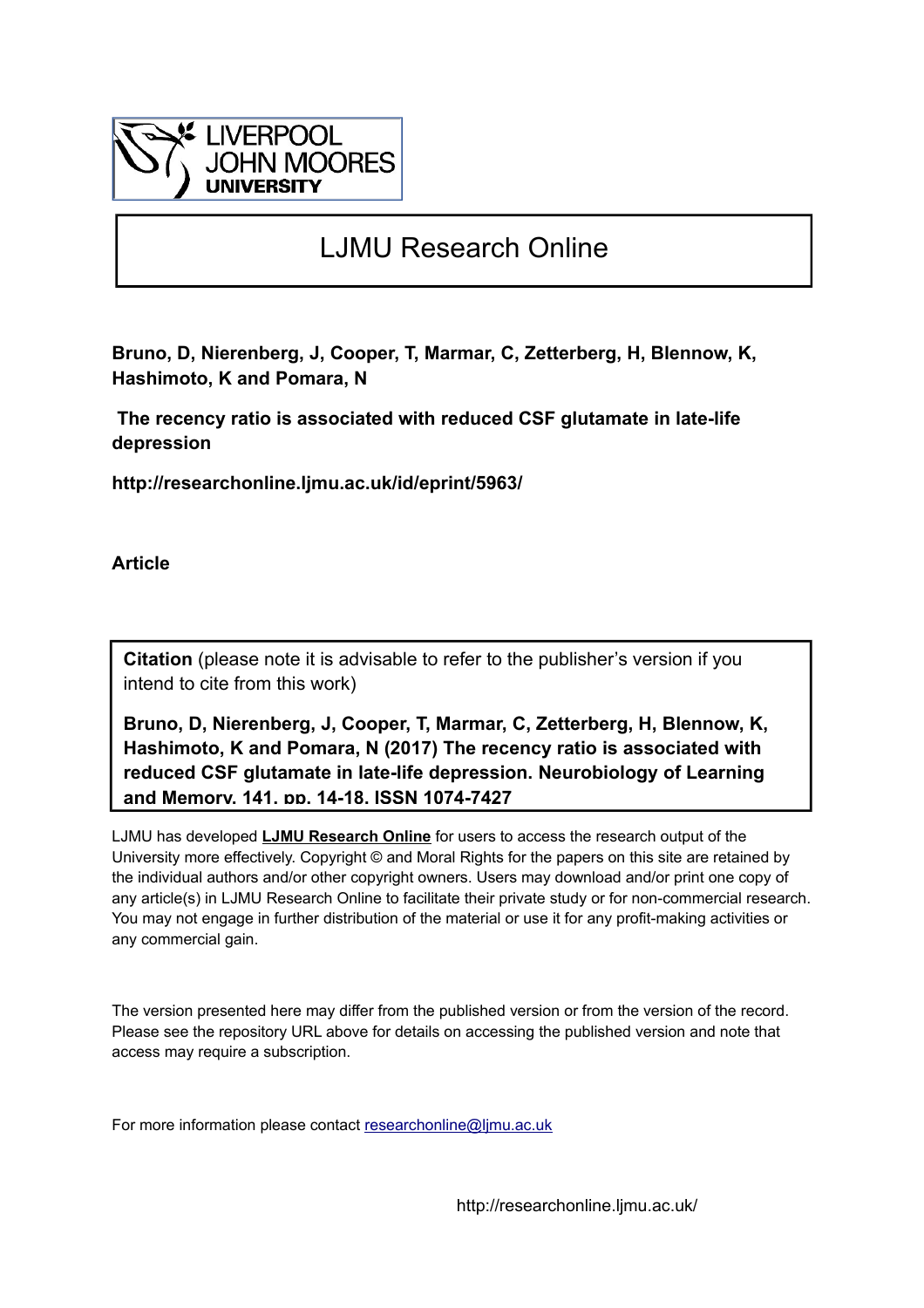The recency ratio is associated with reduced CSF glutamate in late-life depression

Davide Bruno<sup>1</sup>, Jay Nierenberg<sup>2,3</sup>, Thomas B. Cooper<sup>2,4</sup>, Charles R. Marmar<sup>3</sup>, Henrik Zetterberg<sup>5,6</sup>, Kaj Blennow<sup>5</sup>, Kenji Hashimoto<sup>7</sup>, and Nunzio Pomara<sup>2,3</sup>

<sup>1</sup> School of Natural Science and Psychology, Liverpool John Moores University, Liverpool, UK

<sup>2</sup> Nathan Kline Institute for Psychiatric Research, Orangeburg, NY, USA; Department of Psychiatry, School of Medicine, New York University, New York City, NY, USA

<sup>3</sup> Department of Psychiatry, School of Medicine, New York University, New York City, NY, USA

<sup>4</sup> Department of Psychiatry, Medical Center, Columbia University, New York City, NY, USA

<sup>5</sup>Clinical Neurochemistry Laboratory, Institute of Neuroscience and Physiology, Department of Psychiatry and Neurochemistry, The Sahlgrenska Academy, University of Gothenburg, Mölndal, Sweden

<sup>6</sup> UCL Institute of Neurology, London, UK

<sup>7</sup> Division of Clinical Neuroscience, Chiba University Center for Forensic Mental Health, Chiba, Japan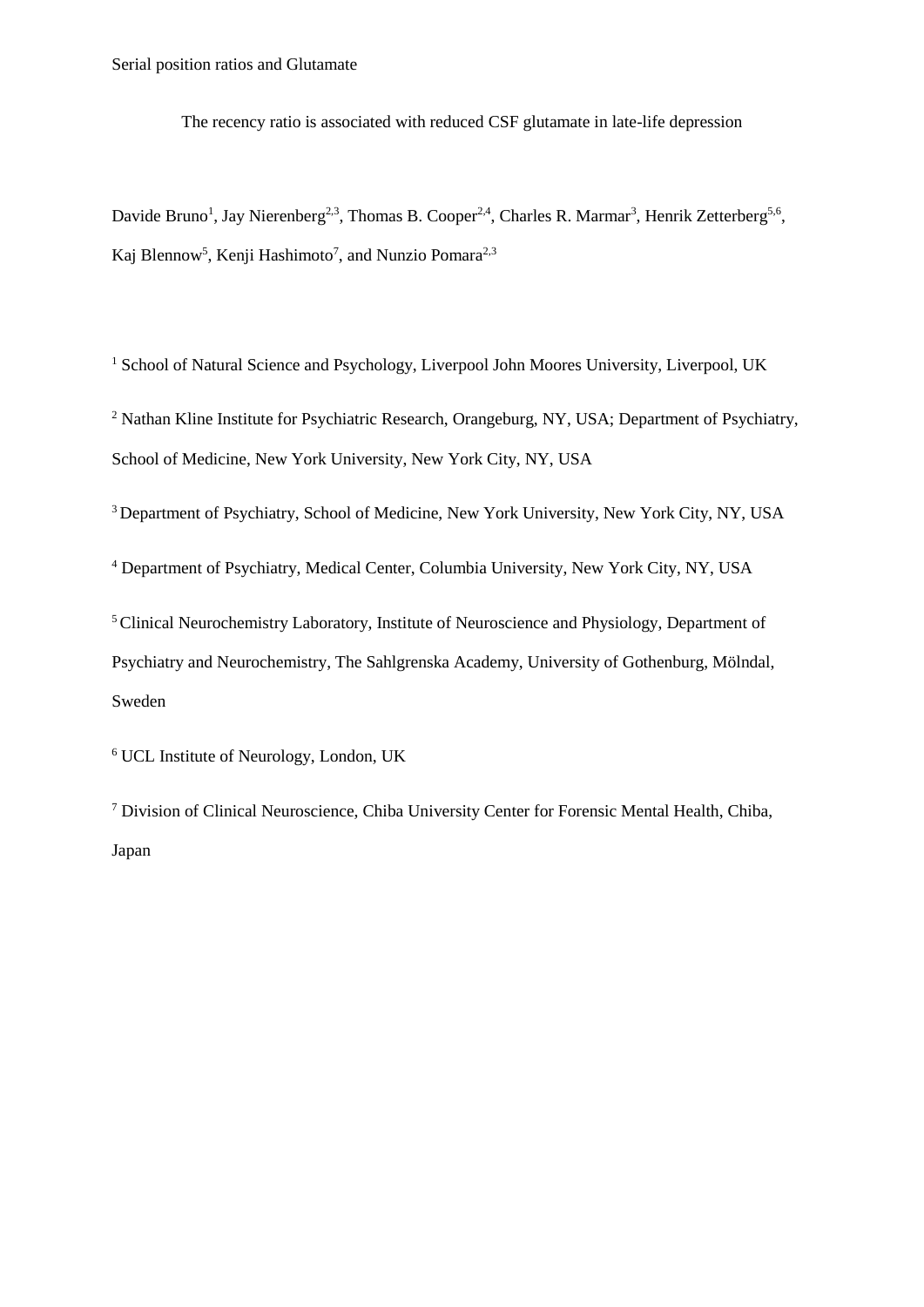Serial position ratios and Glutamate

Corresponding Author:

Davide Bruno, PhD

School of Natural Science and Psychology, Liverpool John Moores University

Liverpool, UK

Phone: +44 (0)151 904 6320

Email: d.bruno@ljmu.ac.uk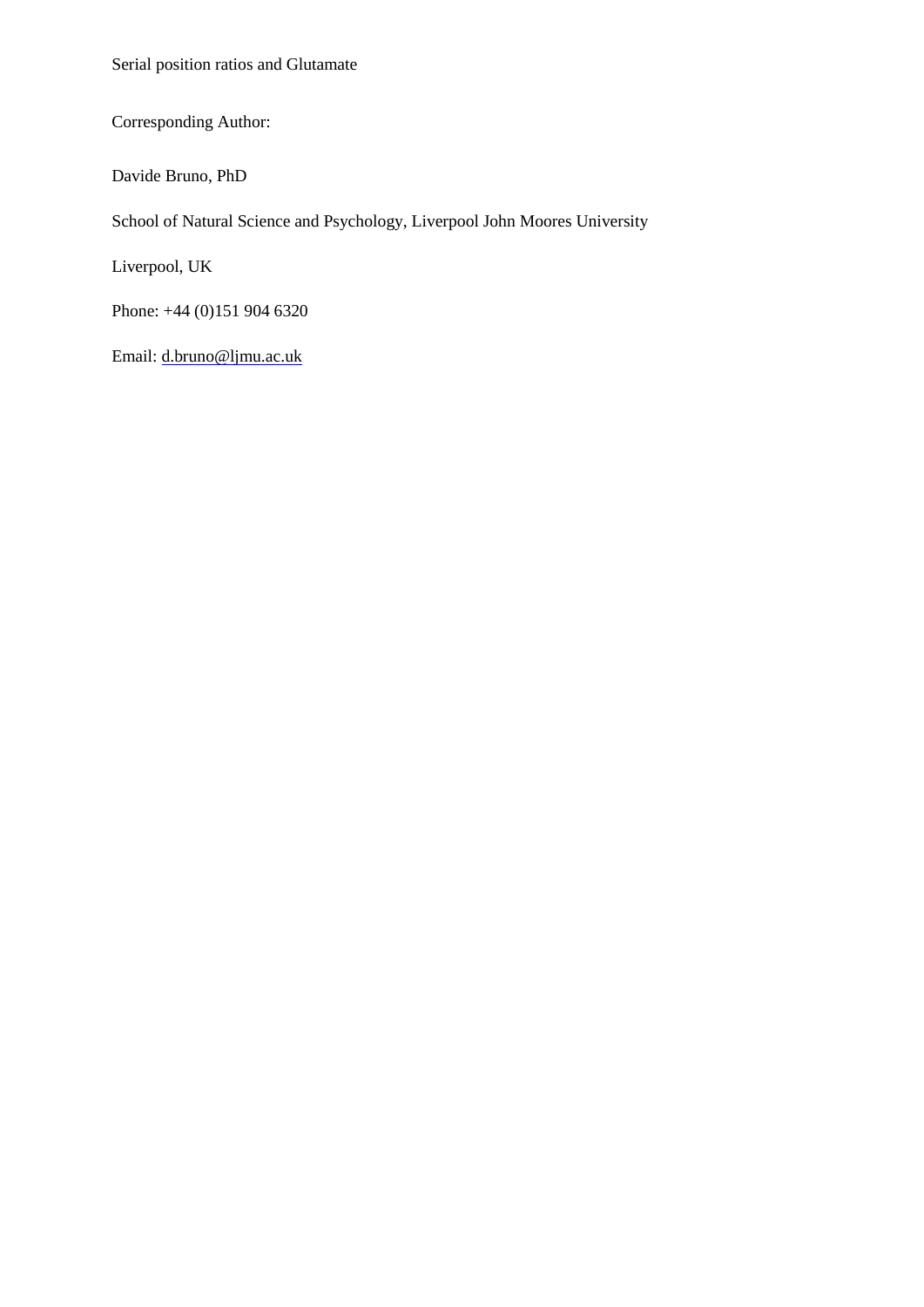## Abstract

Glutamate is the principal excitatory neurotransmitter in the central nervous system, and is thought to be involved in the process of memory encoding and storage. Glutamate disturbances have also been reported in psychiatric disorders, such as schizophrenia and major depressive disorder (MDD), and in Alzheimer's disease. In this paper, we set out to study the relationship between cerebrospinal fluid (CSF) glutamate levels and memory performance, which we believe has not been reported previously. In particular, we focused on recall performance broken down by serial position. Our prediction was that the recency ratio (Rr), a novel cognitive marker of intellectual impairment, would be linked with CSF glutamate levels. We studied data from a group of cognitively intact elderly individuals, 28 of whom had MDD, while 19 were controls. Study results indicated that Rr levels, but no other memory score, were inversely correlated with CSF glutamate levels, although this was found only in individuals with late-life MDD. For comparison, glutamine or GABA were not correlated with any memory performance measure.

Keywords: Memory; Serial Position; Major depressive disorder; Glutamate.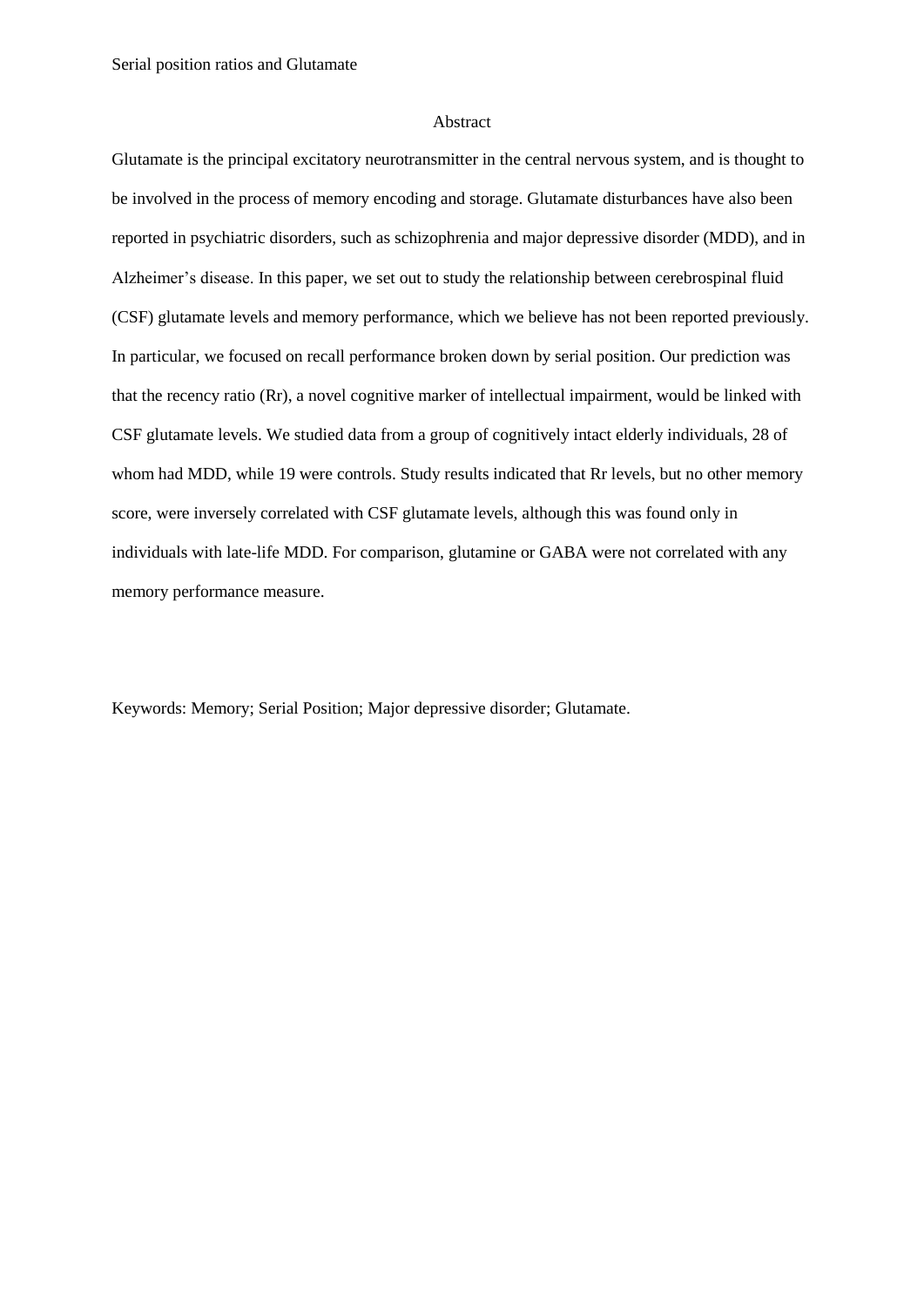### Introduction

Serial position effects in memory refer to the fact that items learned either at the beginning (primacy) or at the end (recency) of a study list tend to be remembered better than items in the middle (Ebbinghaus, 1902; Murdock, 1962), especially when memory is tested immediately after learning (immediate recall). In neurodegenerative disorders, such as Alzheimer's disease (AD), immediate recall serial position patterns are also present, although primacy effects are typically attenuated, whereas recency effects are emphasised (e.g., Foldi, Brickman, Schaefer & Knutelska, 2003). In contrast, after a delay (delayed recall), individuals with AD usually show a pronounced memory deficit for recency items (Carlesimo, Sabbadini, Fadda & Caltagirone, 1995). Based on the discrepancy between immediate and delayed recency in AD, Bruno, Reichert and Pomara (2016a) have proposed that a ratio measure obtained from these two scores, i.e., the recency ratio (Rr), may be a useful cognitive marker of intellectual impairment, with higher ratios linked with more risk of cognitive decline. In support of their claim, Bruno et al. observed that cognitively intact elderly participants with higher baseline Rr scores displayed more pronounced subsequent cognitive decline as compared with participants with lower Rr levels. Similarly, Bruno, Koscik, Pomara and Johnson (2016b) have shown that Rr is also positively associated with risk of a diagnosis of amnestic mild cognitive impairment, a condition thought to anticipate AD.

Bruno et al. (2016a, 2016b) did not investigate the neurobiological mechanisms underlying the link between Rr scores and potential cognitive impairment, but suggested that higher Rr scores may be due to impaired consolidation, as Rr increases when information is learned initially, but then lost over the intervening delay. Synaptic consolidation, referring to the process of creation and maintenance of memory traces, is thought to depend in the first instance on the mechanism of longterm potentiation (LTP; e.g., Bosch et al., 2014). In turn, LTP relies on the release of glutamate (Lglutamic acid; e.g., Luscher & Malenka, 2012), which is the principal excitatory neurotransmitter in the central nervous system (Riedel, Platt & Micheau, 2003). Disrupted glutamatergic neurotransmission has been reported previously in AD (e.g., Butterfield & Pocernich, 2003; Pomara et al., 1992), as well as other disorders, such as schizophrenia (e.g., Hashimoto, 2014; Hashimoto, Engberg, Shimizu, Nordin, Lindström & Iyo, 2005) and late-life major depressive disorder (MDD;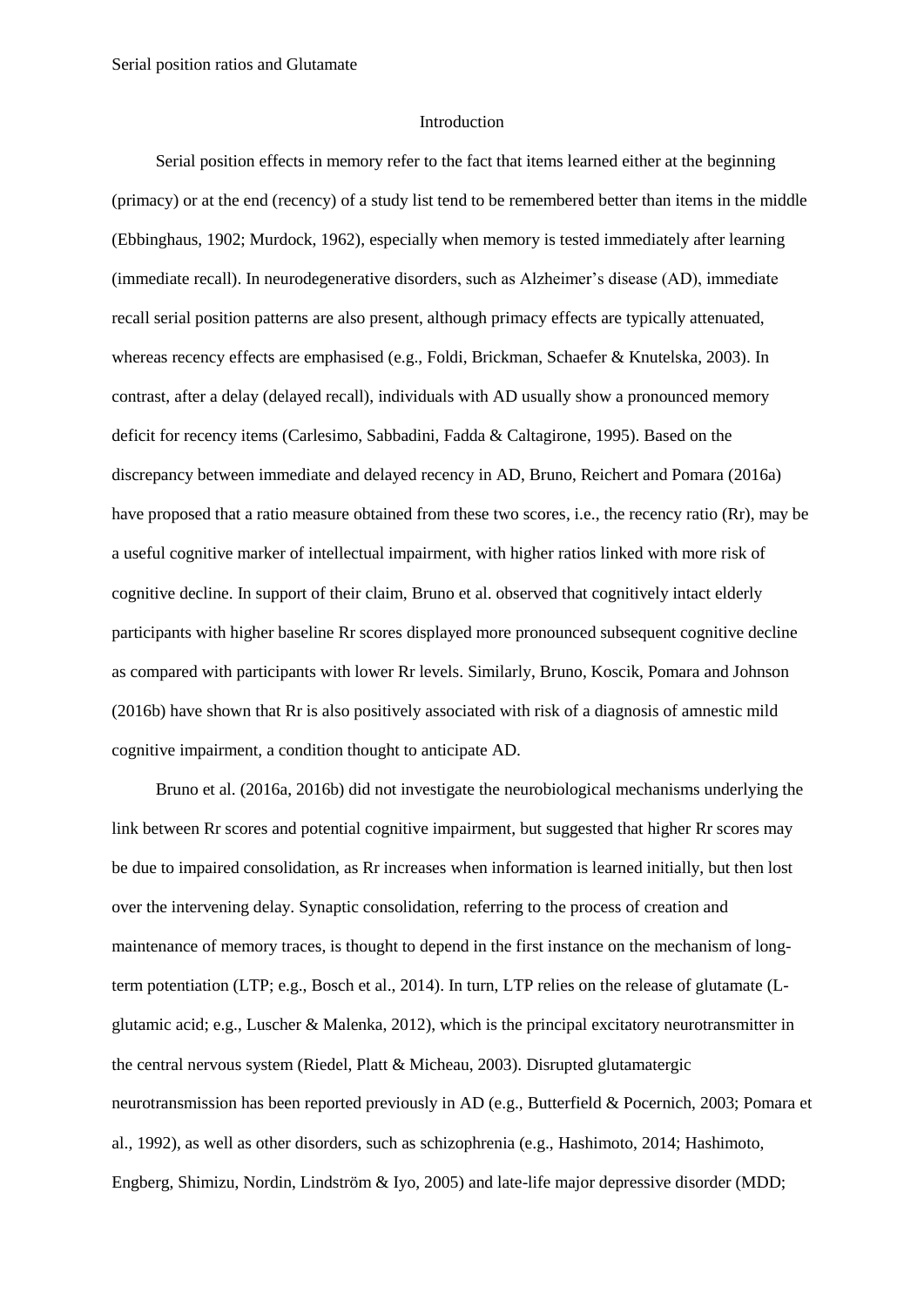e.g., Hashimoto et al., 2016). Therefore, given the link between Rr, memory plasticity and consolidation, and risk of cognitive decline, we hypothesised that higher Rr scores may also be associated with a disruption of glutamate levels in the central nervous system.

To test this hypothesis, we examined whether Rr (measured with the Buschke Selective Reminding Test, BSRT) was associated with glutamate levels in a group of cognitively intact elderly participants, subdivided into participants who had a diagnosis of MDD, which has been linked with AD risk (e.g., Byers & Yaffe, 2011) and loss of episodic memory (e.g., Fossati et al., 2004), and healthy controls. Glutamate levels were derived from cerebral spinal fluid (CSF), obtained via lumbar puncture. For comparison, we also evaluated ratios at other serial positions, total memory performance, and both glutamine, an amino-acid involved in the glutamate cycle, and GABA (γ-Aminobutyric acid), which is the main inhibitory neurotransmitter in the central nervous system.

# Methods

*Participants*. Recruitment was part of a study on late-life MDD, conducted at the Nathan Kline Institute for Psychiatric Research, and the New York University School of Medicine. Participants provided informed consent before testing and received up to \$450.00 in compensation for their time. The initial sample comprised 133 participants, which was then reduced to 47 by removing all individuals for whom no CSF was collected, or presenting MRI evidence of confluent deep or periventricular white matter hyperintensities, or with a Mini-Mental State Examination (MMSE; Folstein, Folstein & McHugh, 1975) score below 28. A total of 28 participants had a diagnosis of MDD, confirmed by a board-certified psychiatrist based on clinical evaluation and the Structured Clinical Interview for DSM-IV Axis I Disorders (SCID); 19 participants were healthy controls. None were diagnosed as having cognitive impairment. Demographic characteristics of the two cohorts can be viewed in the Table (see also Pomara et al., 2012).

*MRI Acquisition.* The MRI acquisition was performed on a 1.5 T Siemens Vision system (Erlangen, Germany) at the Nathan Kline Institute.

*Amino acid determination*. Measurement of CSF levels of amino acids was carried out using high performance liquid chromatography (HPLC) system (Shimadzu Corporation, Kyoto, Japan) as previously reported (Hashimoto et al., 2016). Similarly, the procedure for determination of glutamine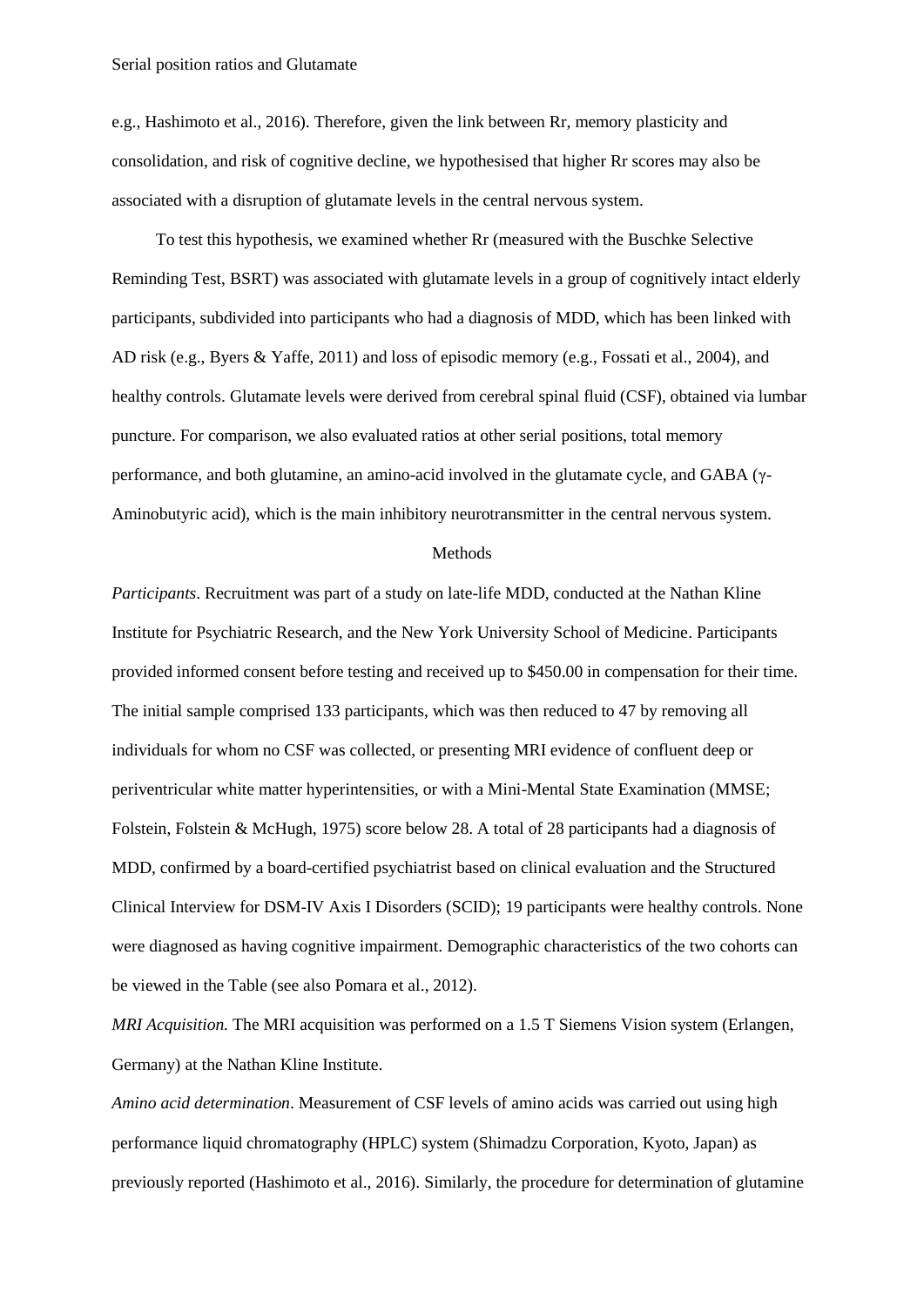and glutamate is described in Hashimoto et al. (2016). CSF GABA was determined using GC-MS with a DB-1 column, as previously described by Mann et al. (2014).

*Procedure*. The study procedure has already been detailed in Pomara et al. (2012). Briefly, the study consisted of three visits on successive weeks. During visit 1, participants provided consent and were then administered a general medical intake questionnaire to obtain medical history information; vital signs were subsequently measured, and an MMSE score was obtained. Severity of depression was measured here with the Hamilton Depression Scale (HAM-D, 21 items). On a second visit, participants received an MRI scan of the head, and a physical exam, routine laboratory tests and urine drug screens were also performed. On a third visit, participants underwent a comprehensive neuropsychological assessment, including memory evaluation with the Buschke Selective Reminding Test (BSRT; Buschke & Fuld, 1974; Deptula, Singh, Goldsmith, Block, Bagne & Pomara, 1990). The BSRT (standard administration) involves the oral presentation of 16 unrelated nouns, which participants are asked to recall over several trials. For the purpose of this study, two trials are relevant: the first trial (immediate recall), in which participants are asked to free recall as many words as possible immediately after presentation of the study list; and the delayed trial, in which participants are asked to free recall the original study list after a 15-20 minutes gap from initial learning and testing. Finally, a lumbar puncture was performed on a fourth visit, between 9am and 10am, after overnight fasting. This research received ethical approval by the institutional review boards of the Nathan Kline Institute for Psychiatric Research, the New York University School of Medicine, and the Research Ethics Committee of the Graduate School of Medicine, Chiba University. *Design and Analysis.* Primacy and recency were defined as the first and last four items on the study list, respectively, whereas middle words were the remaining eight words. The immediate/delayed ratios were calculated by dividing the primacy, middle, and recency scores in the immediate recall trial by the corresponding scores in the delayed recall trial. A correction was applied, as in Bruno et al. (*In Press*), to avoid data loss (*numerator* + 0.05 / *denominator* + 0.1). This way we obtained a primacy ratio (Pr), a middle ratio (Mr) and Rr. We then carried out two sets, one for MDD participants and one for controls, of bivariate Spearman correlations between the ratio scores, total BSRT recall, and glutamate, glutamine and GABA. Non-parametric tests were chosen due to the non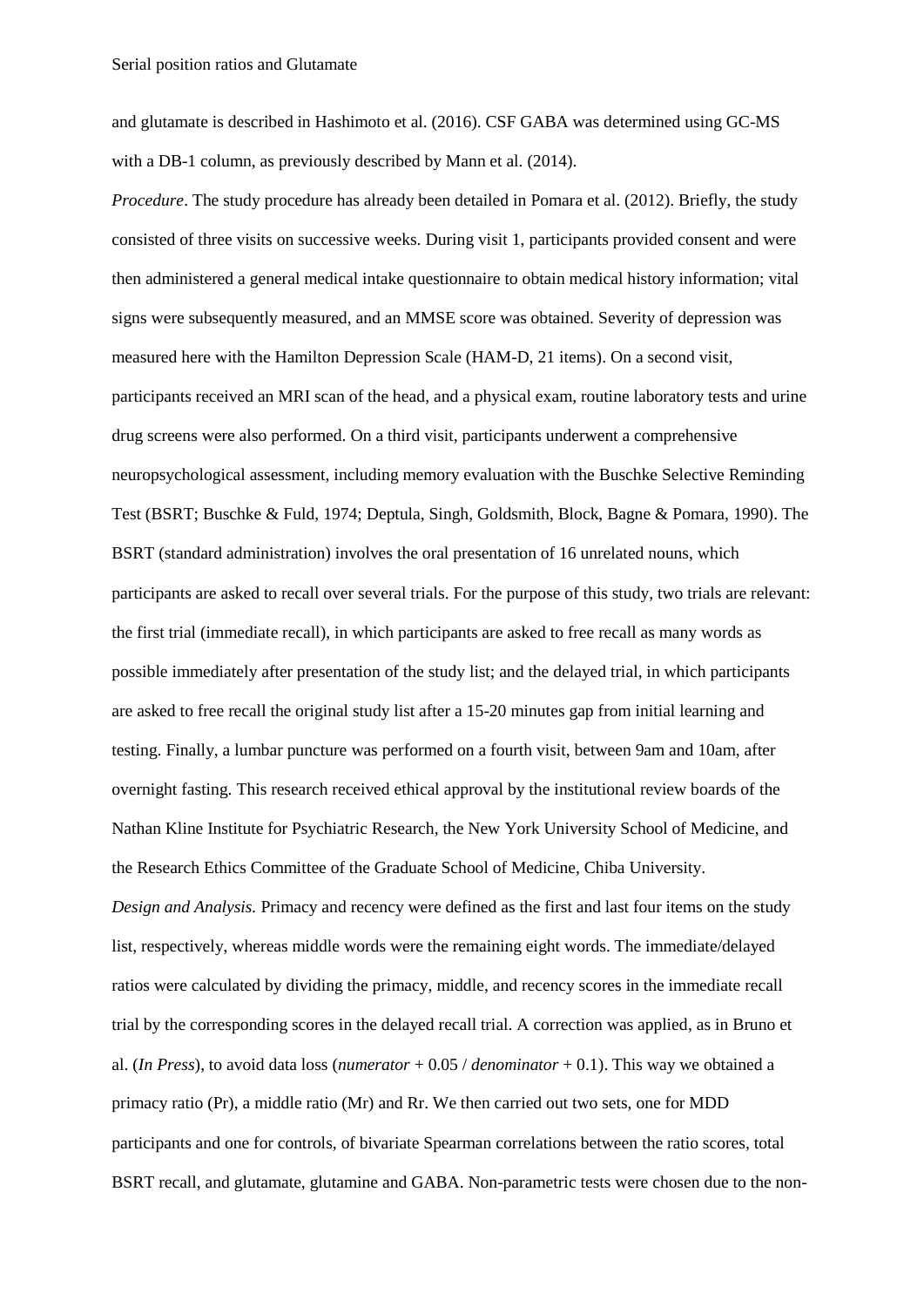normal distribution of the ratio scores and of the amino acids levels. Since 24 tests were performed, the  $\alpha$  level was corrected to 0.002 (Sidak) to account for multiple tests.

# Results

The Table reports cross-sectional comparisons of demographic characteristics and memory performance scores. Depression severity was higher in the MDD group, and thus the original diagnosis was consistent with current depressive state of the sample. None of the other demographic characteristics differed across groups. With regards to memory measures, only one index differed across groups, Mr, which was lower for depressed participants than for controls. *Correlations*. Within the MDD group, Rr was negatively correlated with glutamate ( $\rho = -0.621$ , *p*<.001), but this correlation was not significant within the control group ( $\rho = -0.310$ ,  $p = 0.197$ ). In the MDD group, no other correlations reached or neared significance  $(p's > .160)$ , and the same was true within the control group ( $p$ 's  $> 0.190$ ). The Figure shows the correlations between ratio scores and CSF glutamate in MDD (A) and controls (B). For purposes of illustration, an Rr outlier score was removed from the Figure (A), but included in the analyses – removing the outlier does not affect the overall pattern of results ( $\rho = -0.589$ ,  $p = 0.001$ ). Similarly, to maintain consistent ranges across scatterplots, two outliers were removed from Figure (B), but included in the analyses; this did not affect the overall result of the correlation between Rr and glutamate ( $\rho = -0.348$ ,  $p = 0.171$ ).

For reference, the correlation between CSF glutamate and Rr was also significant when examining the whole sample ( $N = 47$ ;  $\rho = -.458$ ,  $p = .001$ ).

Reductions in CSF Aβ42, which we previously reported in this group of MDD subjects (Pomara et al., 2012), were not associated with Rr, either when considering MDD participants ( $p = .558$ ) or controls  $(p=.527)$ .

*Glutamate*. Due to the association between CSF glutamate and Rr in the MDD group, we also assessed whether there were differences between groups in total CSF glutamate levels. A Mann-Whitney U test showed that CSF glutamate was significantly higher in controls than in individuals with MDD (U=163.5, Z=1.992, p=0.046). The median for depressed participants was  $0.36$  (range: 0.23-0.71), whereas the median for controls was 0.44 (range: 0.28-3.97). When excluding one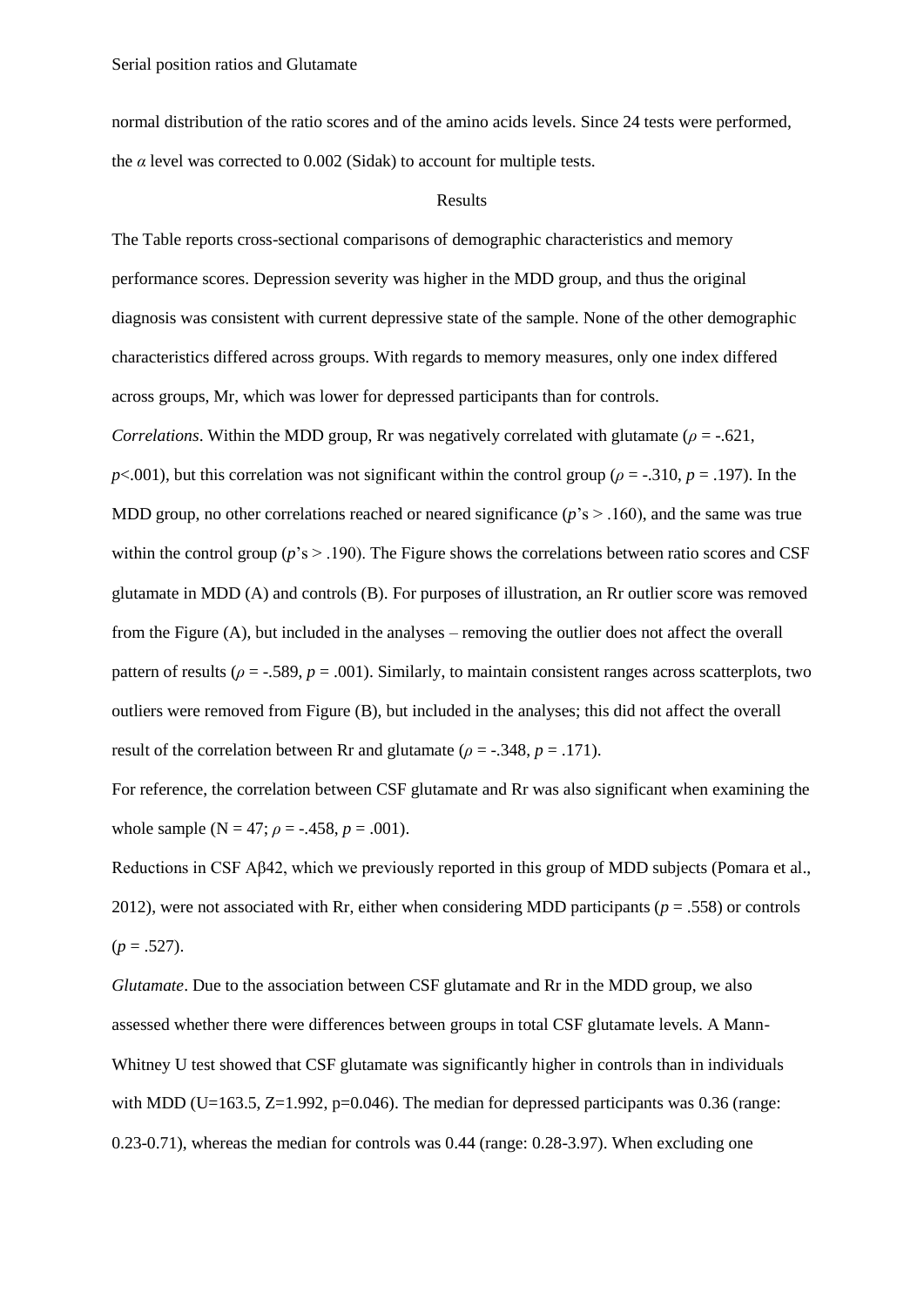extreme outlier in the control group, we were also able to carry out a t test  $(t(44)=2.152, p=0.037)$ , which confirmed these results (MDD=0.38, SD=0.11; controls=0.46, SD=0.14).

## Put Table and Figure about here

### Discussion

In this paper, we set out to study the relationship between Rr, which Bruno et al. (2016a) have shown to predict cognitive decline in cognitively normal participants, and glutamate, which is the principal excitatory neurotransmitter in the central nervous system and has been implicated in neuronal plasticity and the formation of memories (e.g., Sanacora, Treccani & Popoli, 2012), as measured in the CSF. Our prediction was that increased Rr levels would be accompanied by a disruption of CSF glutamate level. Our results indicate that, indeed, Rr levels are inversely correlated with CSF glutamate levels, although we only found this relationship in individuals with late-life MDD. For comparison, neither glutamine nor GABA were associated with Rr or either of the other ratio measures.

Bruno et al. (2016a) previously suggested that higher Rr scores may be the product of a compensatory mechanism whereby loss of consolidation and increased long term forgetting are accompanied by a paradoxical enhancement of short term memory ability. It is possible to provide some support to this notion by means of analysing the relationship, within the MDD group, between CSF glutamate levels and the separate components of Rr, namely immediate recency and delayed recency. If the compensatory hypothesis is correct, glutamate should be expected to decrease as delayed recency, indexing consolidation, decreases, while being negatively correlated with immediate recency, representing the compensatory mechanism. Consistent with this hypothesis, CSF glutamate levels in the MDD group were found to be positively correlated with delayed recency (*ρ* = .452, *p* = .016), but negatively correlated with immediate recency ( $\rho = -0.386$ ,  $p = 0.042$ ). These findings therefore suggest that lower CSF glutamate levels may specifically index a loss of consolidation ability, i.e., an inability in the individual to encode long lasting memories. The idea of a compensatory mechanism also suggests that at least two networks (one for processing long term memory and one for short term memory) may be involved as the basis of changes in serial position patterns of performance. Further research should consider a more direct and experimental approach to clarify this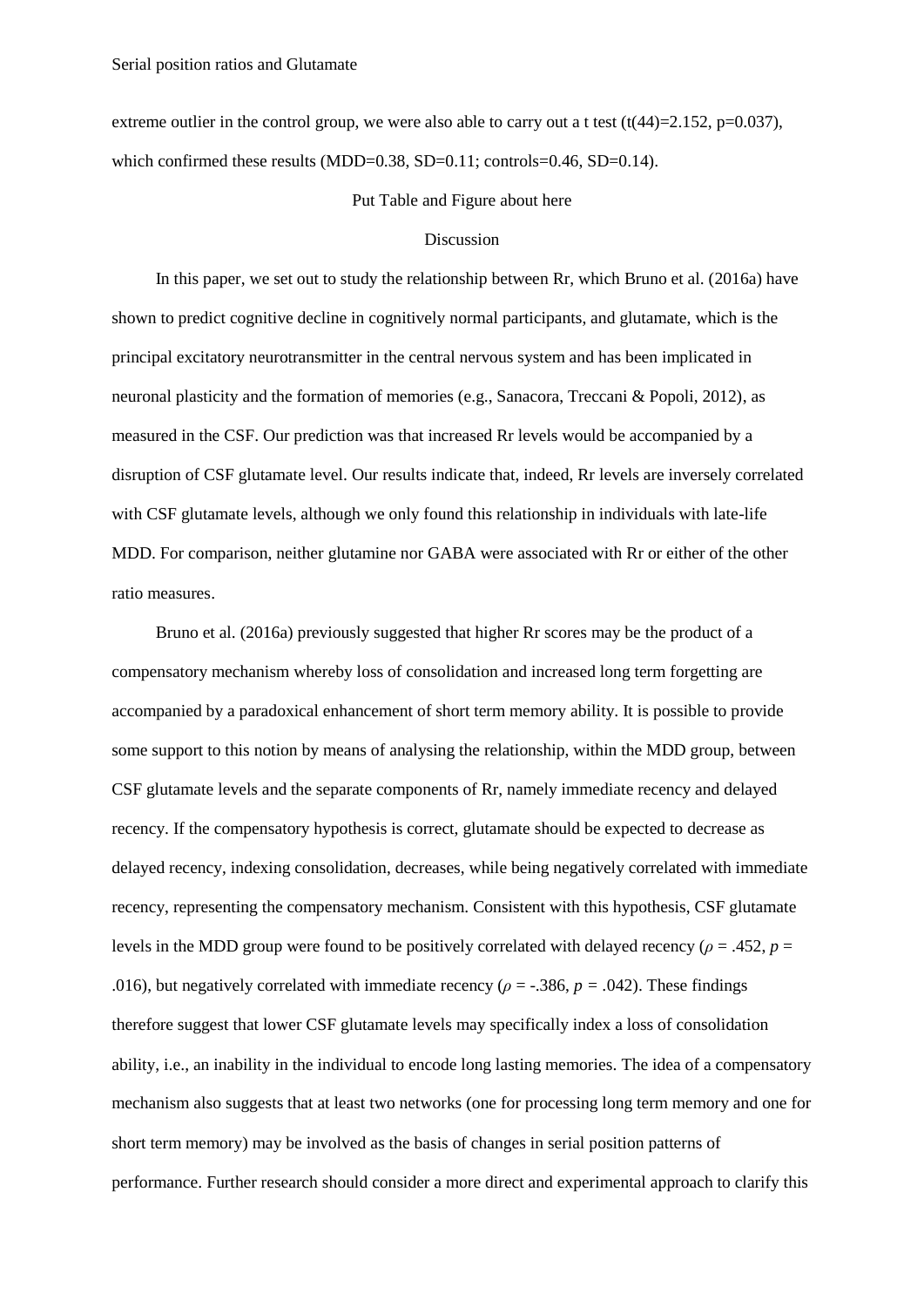issue, and proponents of single process accounts of serial position may want to test whether single process models are sufficient to explain the present findings.

As far as we are aware, this is the first study to report a correlation between CSF glutamate levels and memory performance. However, a recent study has reported correlations between plasma glutamate levels and memory scores in a large cohort of over 500, young, neurologically healthy individuals (Kamada et al., 2016). Unlike in the present report, the study by Kamada et al. showed *negative* correlations between glutamate levels and memory proficiency (Japanese Wechsler Memory Scale-Revised: verbal memory, general memory & delayed recall), albeit with fairly small effect sizes. A number of reasons may be at the root of this inconsistency. First of all, although plasma and CSF glutamate levels have been found to be positively correlated, exceptions also have been highlighted, particularly with depressed individuals (Palsson et al., 2014). Second, the populations of the two studies are not directly comparable: whereas our study tested older individuals with MDD, Kamada et al. tested a cohort of healthy, younger participants.

Glutamate was only found to associate with Rr, and not with any of the other ratio measures, or the total recall score in the BSRT. We believe this finding highlights the efficacy and sensitivity of Rr as a measure of memory impairment, although more research with this relatively novel marker is warranted. Moreover, we only observed an association between CSF glutamate and memory in the MDD group, but not in the control group. As noted, MDD is associated with alterations in the glutamine-to-glutamate cycle, with a recent report from our group showing that MDD subjects have a higher glutamine-to-glutamate ratio than controls in the absence of cognitive impairment (Hashimoto et al., 2016). Thus, it is possible that associations between glutamate and memory in MDD may be easier to detect due to the existing cycle imbalance and, consistent with Hashimoto et al.'s finding, correlations between Rr and the glutamine-to-glutamate ratio were found in MDD subjects ( $\rho = .553$ ,  $p = .002$ ), but not in controls ( $\rho = .390$ ,  $p = .099$ ). However, a more prosaic reason might lie simply in the high variability of glutamate levels within the control data. To account for this variability, we employed non-parametric tests; nevertheless, if we remove a control group outlier with a very high glutamate level, the Rr correlations in controls begin approaching or reaching significance with CSF glutamate,  $\rho = -0.451$ ,  $p = 0.060$ , and the CSF glutamine-to-glutamate ratio,  $\rho = 0.543$ ,  $p = 0.020$ ,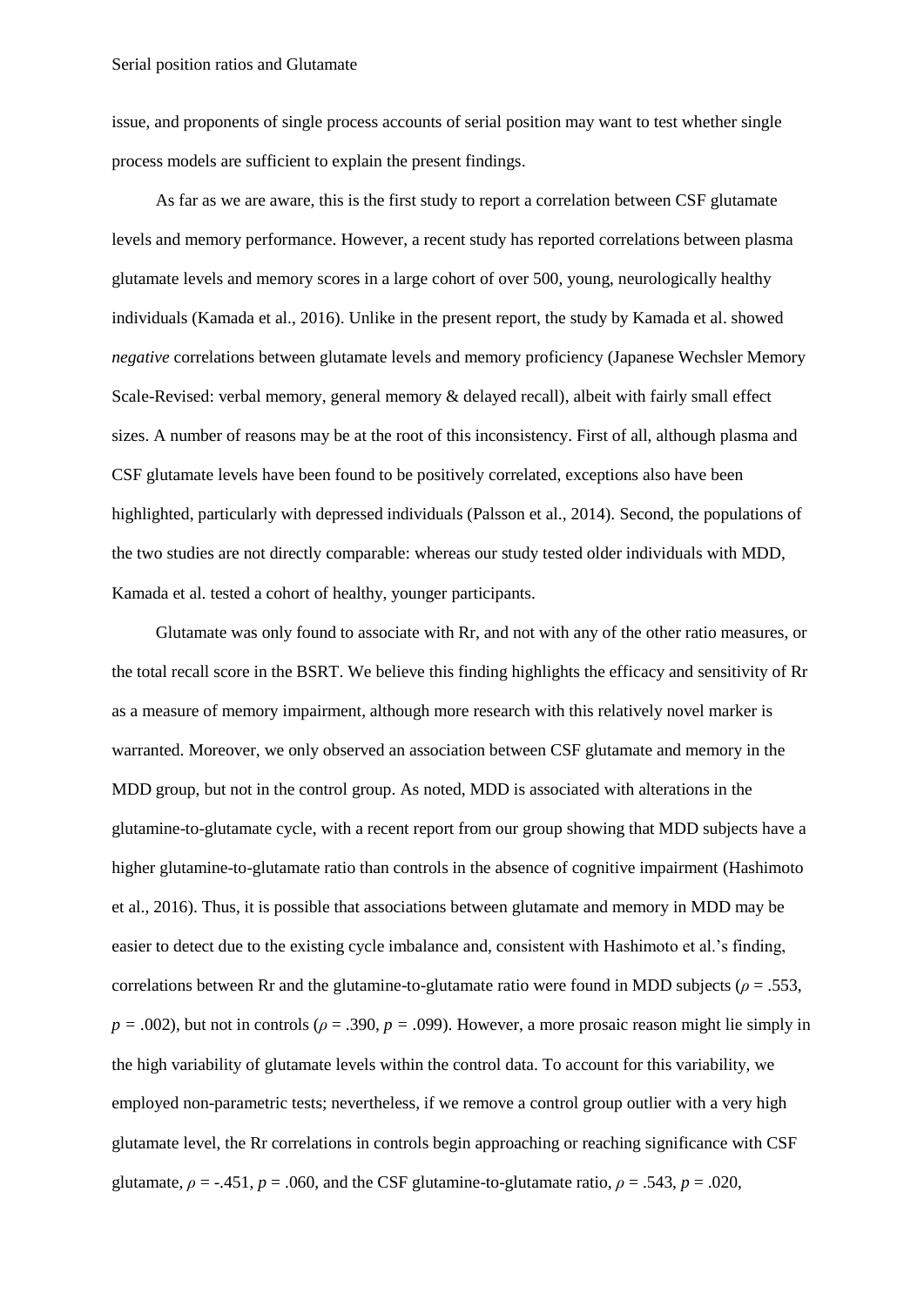respectively. Similarly, visual inspection of the Figure (B) does hint at a potential relationship between Rr and CSG glutamate in controls that may be masked by relative lack of power. Nevertheless, a power analysis indicates that in order to observe a significant correlation with power  $(1 - \beta)$  at 80%,  $\rho = -0.310$  (see Results; Correlations), and  $\alpha$  set at 0.002 (see Methods; Design and Analysis), we would need as many as 153 participants, which is over five times the number of depressed individuals in this study, thus suggesting that our differential finding is unlikely to be yielded simply by lack of sample size. All in all, these further analyses suggest that our findings should be interpreted with caution and that further research with clinical and non-clinical populations, employing both CSF and plasma, as well as MR spectroscopy allowing for region specific analyses, should be considered as a future direction.

Although not significantly different (see Table), there was a higher proportion of women in the control group than in the MDD group; average age was also numerically higher in controls. Therefore, we elected to run a further correlation between Rr and CSF glutamate levels, within the MDD group, while controlling for sex and age to rule out unwanted confounds. Our results show that the correlation is significant at the  $\alpha$  = 0.050 level,  $\rho$  = -.392,  $p$  = .048.

To conclude, in a group of cognitively intact individuals with late-life major depression, we showed that CSF glutamate levels were associated with Rr, a cognitive marker of memory dysfunction, such that more memory loss was correlated with lower glutamate levels. Our paper is the first report showing a link between CSF glutamate and memory performance. More importantly, our results may help elucidate the relationship between AD and MDD, and help the identification of elderly individuals with MDD who carry the highest risk of being at a prodromal stage of AD. Specifically, as noted recently by Leyhe et al. (2016), individuals suffering from a *pure* depressive disorder, i.e., uncontaminated by dementia, do not present deficits of information storage. If Rr indeed signals an issue with consolidation of episodic information, then late-life MDD individuals with abnormally high Rr scores may be showing signs of a *contaminated* profile, and be in a prodromal stage of AD. Alternatively, considering that we did not find Rr to associate with levels of CSF Aβ42, an AD biomarker, it may be that Rr signals factors other than prodromal AD, such as neuroinflammation or oxidative stress. Future research should therefore consider investigating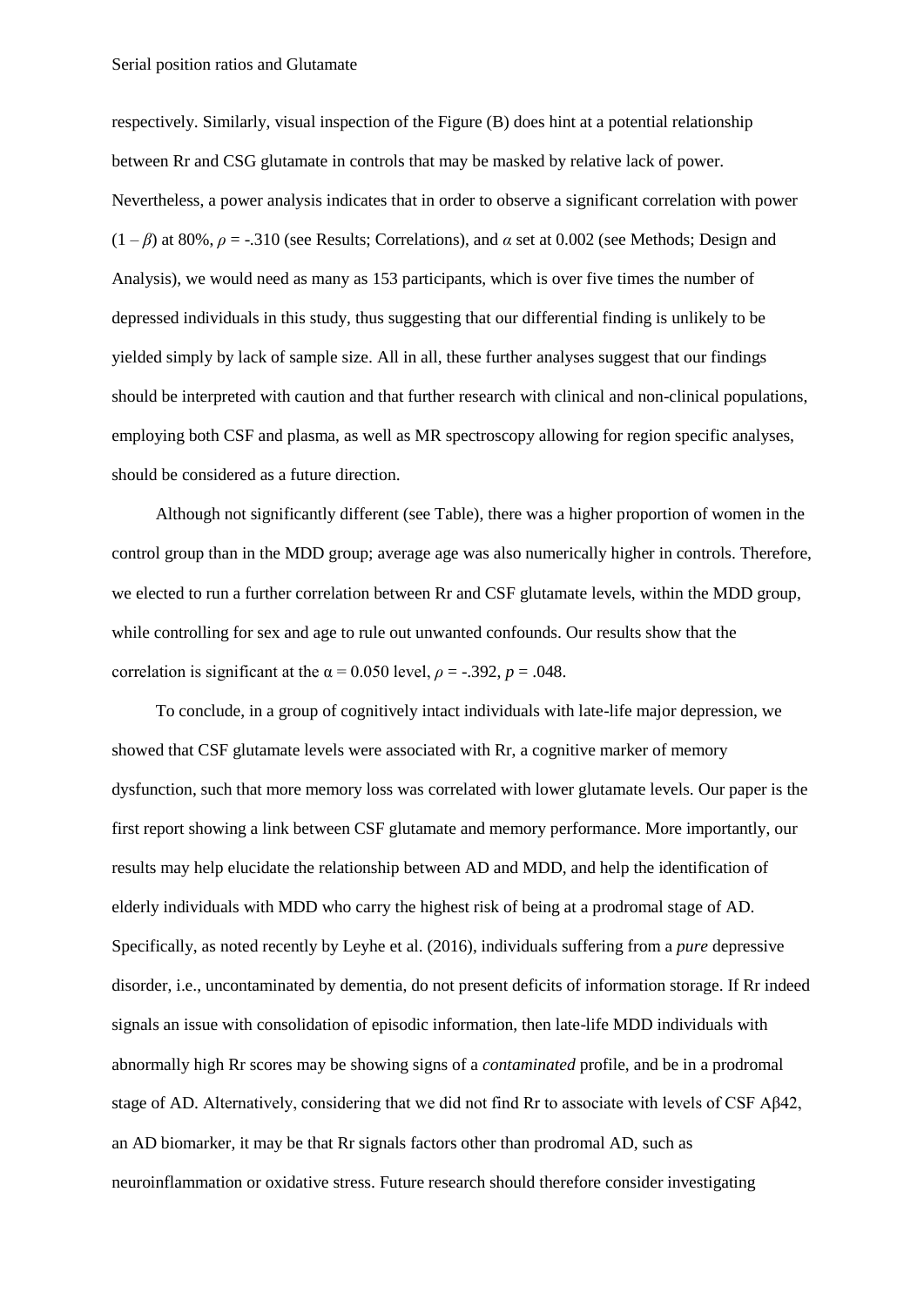whether CSF glutamate levels, in combination with other AD-risk indicators, such as abnormal Aβ and tau levels, and reduced hippocampal volume, are a strong predictor of conversion to a neurodegenerative disease in individuals with MDD, from a cognitively healthy baseline. Moreover, as the precise origin of CSF glutamate is not known, it would also be important for future studies to determine how Rr relates to possible brain region-specific alterations in glutamate level and metabotropic glutamate receptor density, which have been implicated in depression, as determined by MRS and PET neuroimaging techniques, respectively.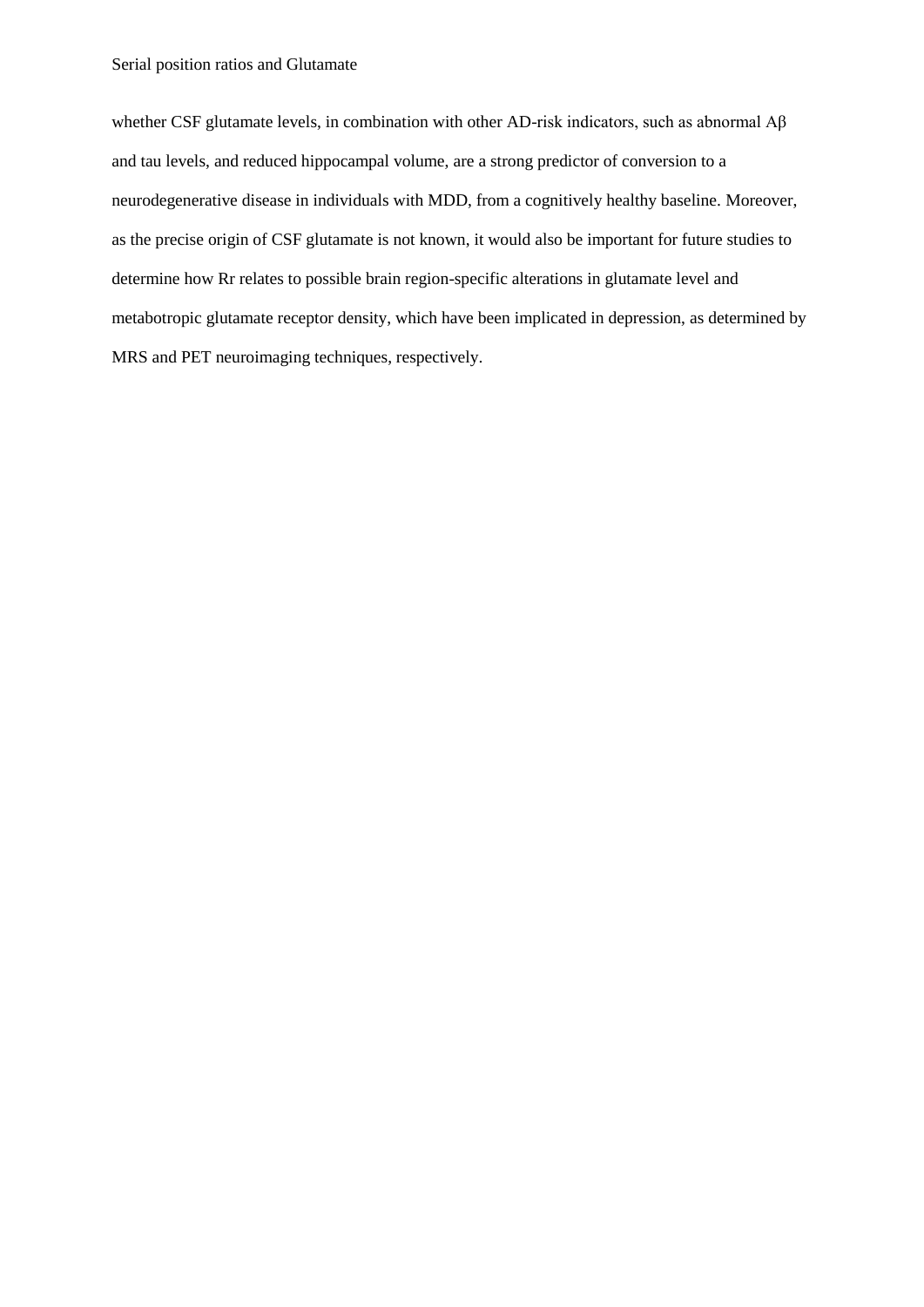## Acknowledgments

The authors report no financial relationships with commercial interests. We would like to acknowledge Ms Yuko Fujita (Chiba University, Japan) for her technical assistance of amino acids measurement, and Dr Antero Sarreal, Dr Raymundo Hernando, and Ms Vita Pomara for their help with subject recruitment. This research was supported by grants from Comprehensive Research on Disability, Japan Agency for Medical Research and Development (AMED) (to K.H., H26-seishinippan-015), the Grant-in-Aid for Scientific Research on Innovative Areas of the Ministry of Education, Culture, Sports, Science and Technology, Japan (to K.H., 24116006), the Grant-in-Aid for Challenging Exploratory Research, JSPS (to K.H., 15K15423), and the NIMH (to NP, R01 MH-080405).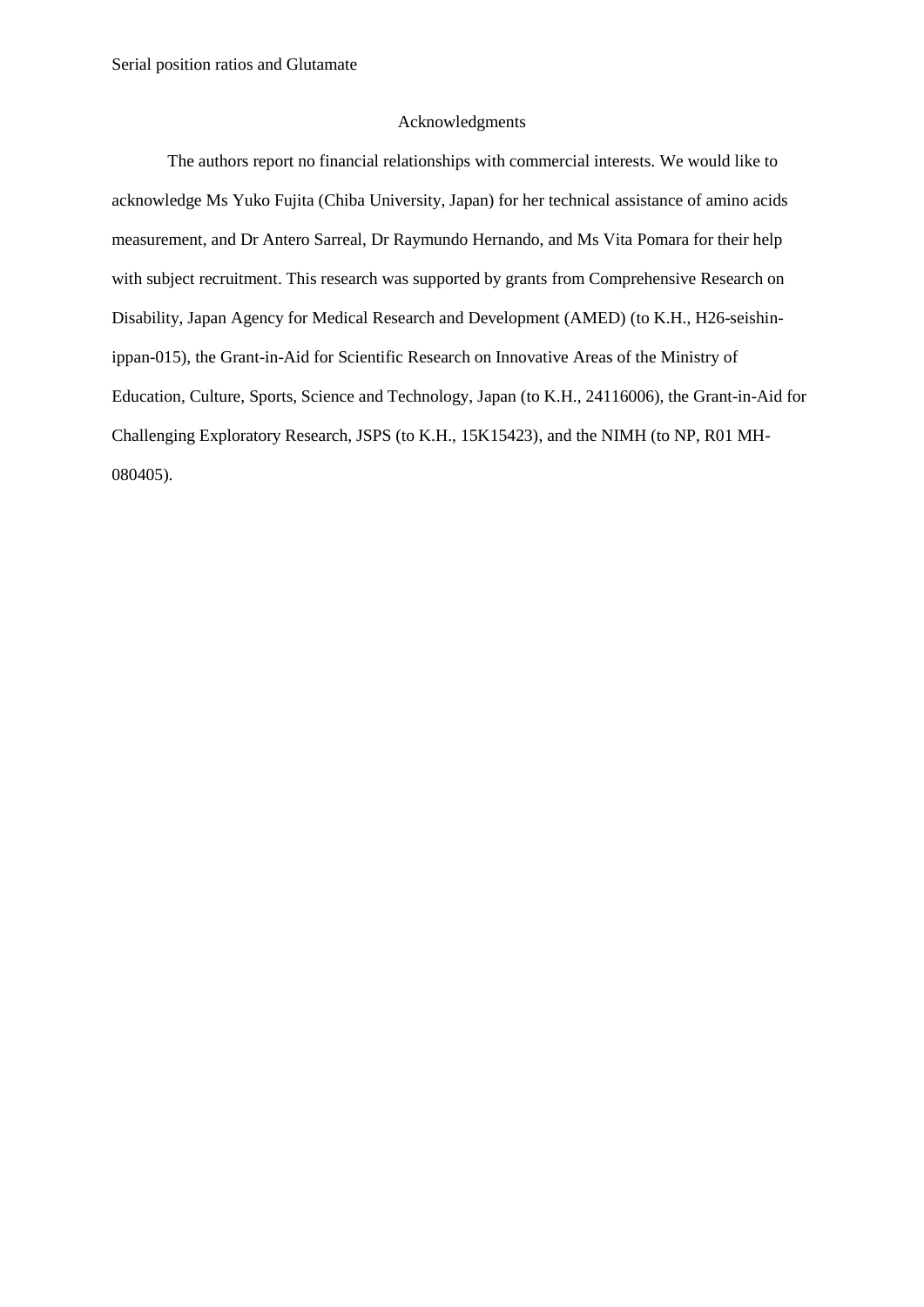#### References

- Alfredsson, G., Wiesel, F. A., & Tylec, A. (1988). Relationships between glutamate and monoamine metabolites in cerebrospinal fluid and serum in healthy volunteers. *Biological psychiatry*, *23*(7), 689-697.
- Bosch, M., Castro, J., Saneyoshi, T., Matsuno, H., Sur, M., & Hayashi, Y. (2014). Structural and molecular remodeling of dendritic spine substructures during long-term potentiation. *Neuron*, *82*, 444-459.
- Bruno, D., Koscik, R. L., Pomara, N., & Johnson, S. C. (2016b). The recency ratio as a predictor of amnestic Mild Cognitive Impairment. Paper presented at the 6<sup>th</sup> International Conference on Memory, July, 2016, Budapest, Hungary.
- Bruno, D., Reichert, C., & Pomara, N. (2016a). The recency ratio as an index of cognitive performance and decline in elderly individuals. *Journal of Clinical and Experimental Neuropsychology, 38*, 967-973.
- Buschke, H., & Fuld, P.A. (1974). Evaluating storage, retention, and retrieval in disordered memory and learning. *Neurology, 24*, 1019-1025.
- Butterfield, D. A., & Pocernich, C. B. (2003). The glutamatergic system and Alzheimer's disease. *CNS drugs*, *17*(9), 641-652.
- Byers, A. L., & Yaffe, K. (2011). Depression and risk of developing dementia. *Nature Reviews Neurology*, *7*(6), 323-331.
- Carlesimo, G. A., Sabbadini, M., Fadda, L., & Caltagirone, C. (1995). Different components in wordlist forgetting of pure amnesics, degenerative demented and healthy subjects. *Cortex*, *31*(4), 735-745.
- Deptula, D., Singh, R., Goldsmith, S., Block, R., Bagne, C.A., & Pomara N. (1990). Equivalence of five forms of the Selective Reminding Test in young and elderly subjects. Psychological Reports, 67, 1287-1295.
- Ebbinghaus, H. (1902). *Grundzüge der Psychologie*. Leipzig: Veit & Co.
- Foldi, N. S., Brickman, A. M., Schaefer, L. A., & Knutelska, M. E. (2003). Distinct serial position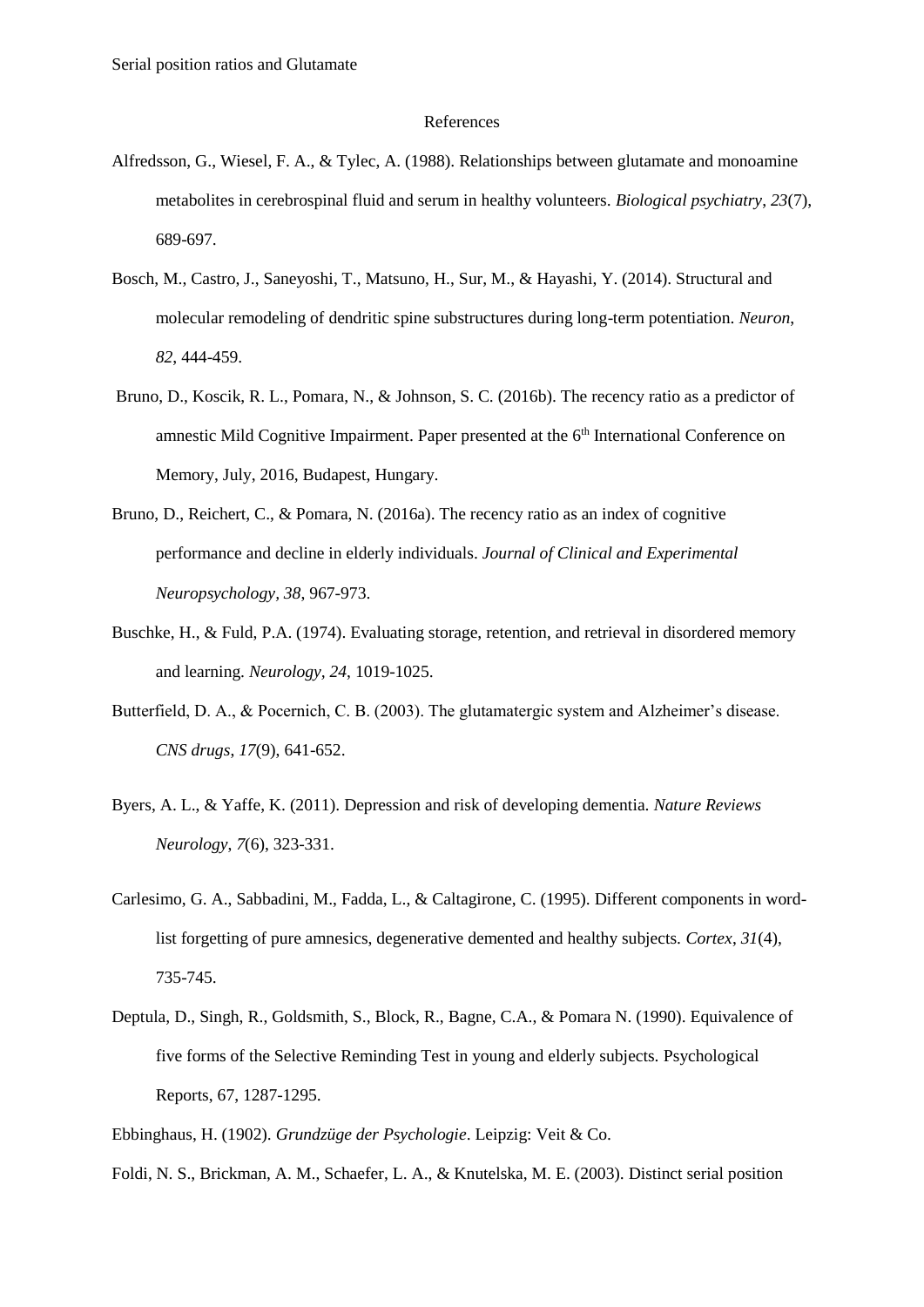profiles and neuropsychological measures differentiate late life depression from normal aging and Alzheimer's disease. *Psychiatry Research*, *120*(1), 71-84.

- Folstein, M.F., Folstein, S.E., & McHugh, P.R. (1975). Mini-Mental State: a practical method for grading the cognitive state of patients for the clinician. *Journal of Psychiatric Research, 12*,189-198.
- Fossati, P., Harvey, P. O., Le Bastard, G., Ergis, A. M., Jouvent, R., & Allilaire, J. F. (2004). Verbal memory performance of patients with a first depressive episode and patients with unipolar and bipolar recurrent depression. *Journal of psychiatric research*, *38*, 137-144.
- Hashimoto, K. (2014). Targeting of NMDA receptors in new treatments for schizophrenia. *Expert opinion on therapeutic targets*, *18*(9), 1049-1063.
- Hashimoto, K., Bruno, D., Nierenberg, J., Marmar, C. R., Zetterberg, H., Blennow, K., & Pomara, N. (2016). Abnormality in glutamine–glutamate cycle in the cerebrospinal fluid of cognitively intact elderly individuals with major depressive disorder: a 3-year follow-up study. *Translational psychiatry*, *6*(3), e744.
- Hashimoto, K., Engberg, G., Shimizu, E., Nordin, C., Lindström, L. H., & Iyo, M. (2005). Elevated glutamine/glutamate ratio in cerebrospinal fluid of first episode and drug naive schizophrenic patients. *BMC psychiatry*, *5*(1), 6.
- Kamada, Y., Hashimoto, R., Yamamori, H., Yasuda, Y., Takehara, T., Fujita, Y., Hashimoto, K., & Miyoshi, E. (2016). Impact of plasma transaminase levels on the peripheral blood glutamate levels and memory functions in healthy subjects. *BBA clinical*, *5*, 101-107.
- Leyhe, T., Reynolds, C. F., Melcher, T., Linnemann, C., Klöppel, S., Blennow, K., Zetterberg, H., Dubois, B., Lista, S., & Hampel, H. (2016). A common challenge in older adults: Classification, overlap, and therapy of depression and dementia. *Alzheimer's & Dementia*.
- Lüscher, C., & Malenka, R. C. (2012). NMDA receptor-dependent long-term potentiation and longterm depression (LTP/LTD). *Cold Spring Harbor perspectives in biology*, *4*, a005710.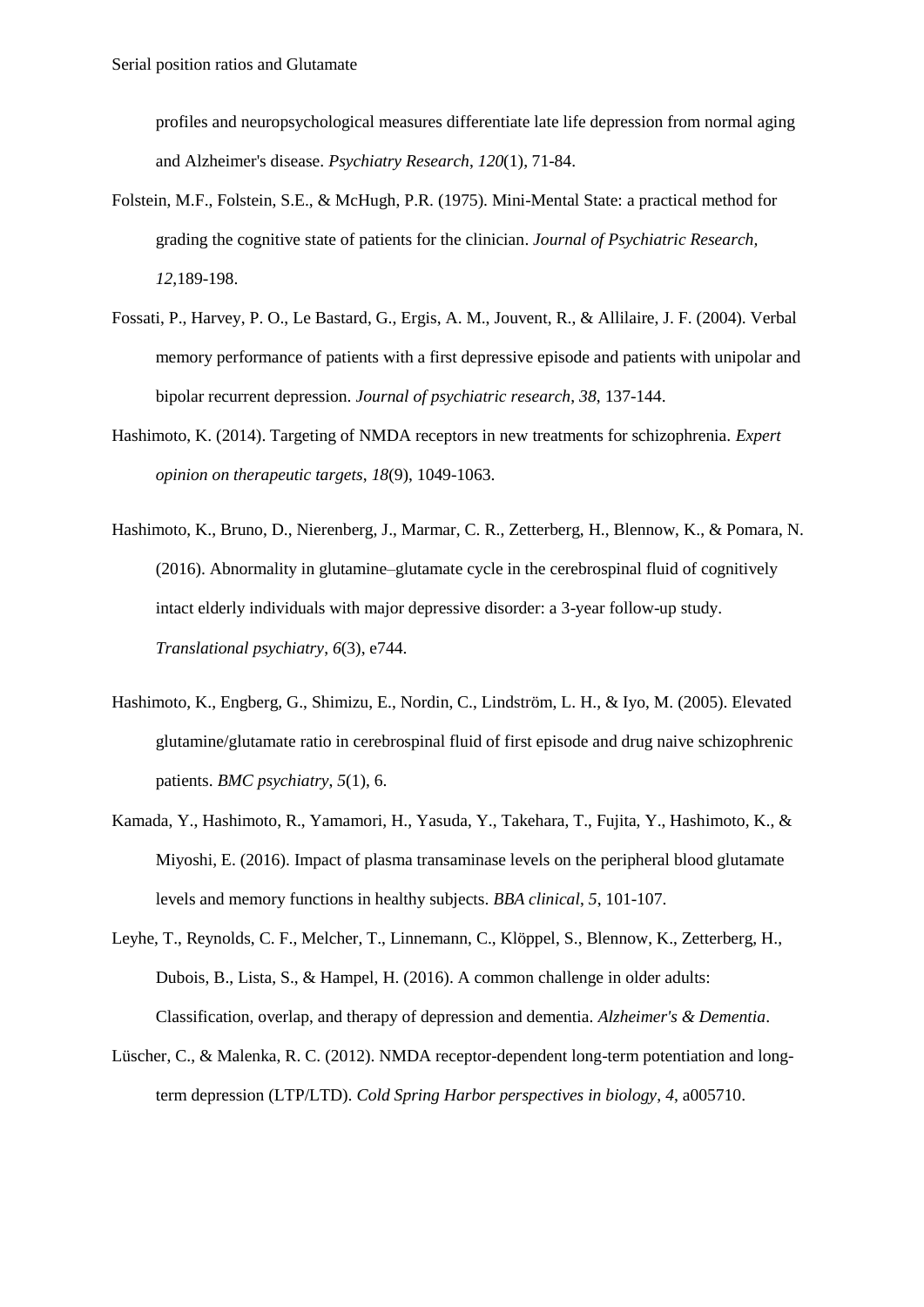- Mann, J. J., Oquendo, M. A., Watson, K. T., Boldrini, M., Malone, K. M., Ellis, S. P., Sullivan, G., Cooper T. B., Xie, S., & Currier, D. (2014). Anxiety in major depression and cerebrospinal fluid free gamma-aminobutyric acid. *Depression and anxiety*, *31*(10), 814-821.
- McGale, E., Pye, L., Stonier, C., Hutchinson, E., & Aber, G. (1977). Studies of the inter-relationship
- between cerebrospinal fluid and plasma amino acid concentrations in normal individuals. *Journal of Neurochemistry, 29*, 291–297.
- Murdock, B. B. (1962). The serial position effect of free recall. *Journal of Experimental Psychology, 64*, 482-488.
- Lisman, J., Yasuda, R., & Raghavachari, S. (2012). Mechanisms of CaMKII action in longtermpotentiation, *Nature Review Neuroscience, 13*, 169–182.
- Pålsson, E., Jakobsson, J., Södersten, K., Fujita, Y., Sellgren, C., Ekman, C. J.Agren, H., Hashimoto, K., & Landén, M. (2015). Markers of glutamate signaling in cerebrospinal fluid and serum from patients with bipolar disorder and healthy controls. *European Neuropsychopharmacology*, *25*(1), 133-140.
- Pomara, N., Bruno, D., Sarreal, A. S., Hernando, R. T., Nierenberg, J., Petkova, E., Sidtis, J. J., Wisniewski, T. M., Mehta, P. D., Pratico, D., Zetterberg, H., Blennow, K. (2012). Lower CSF amyloid beta peptides and higher F2-isoprostanes in cognitively intact elderly individuals with major depressive disorder. *American Journal of Psychiatry*.
- Pomara, N., Singh, R., Deptula, D., Chou, J. C., Schwartz, M. B., & LeWitt, P. A. (1992). Glutamate and other CSF amino acids in Alzheimer's disease. *American Journal of Psychiatry*, *149*(2), 251-4.
- Riedel, G., Platt, B., & Micheau, J. (2003). Glutamate receptor function in learning and memory. *Behavioural brain research*, *140*(1), 1-47.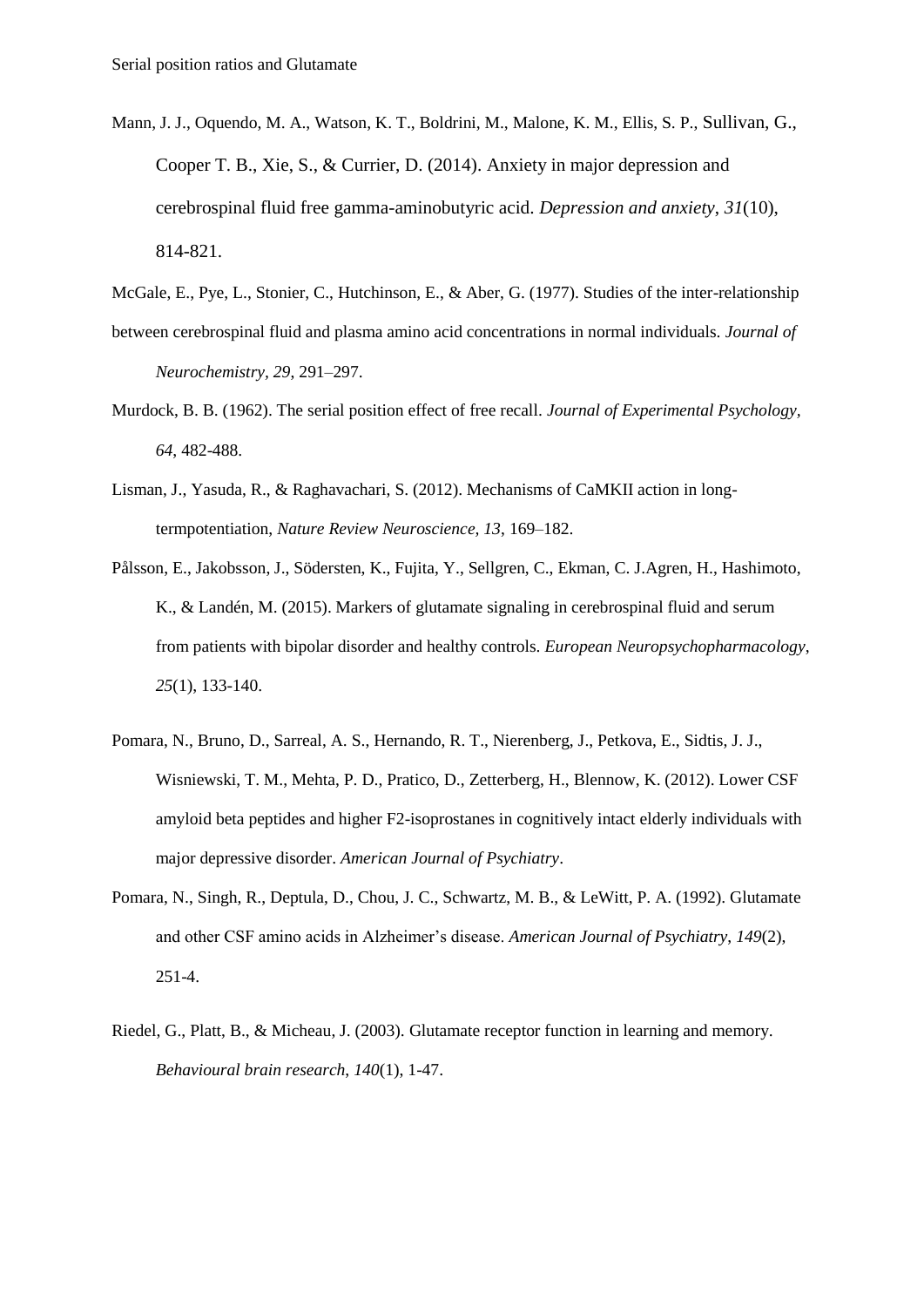Sanacora, G., Treccani, G., & Popoli, M. (2012). Towards a glutamate hypothesis of depression: an emerging frontier of neuropsychopharmacology for mood disorders. *Neuropharmacology*, *62*(1), 63-77.

Sugishita, M. (2001). Japanese Wechsler Memory Scale-Revised. *Tokyo: Nihonbunkakagakusha*.

Wechsler, D. (1987). *WMS-R: Wechsler memory scale-revised*. Psychological Corporation.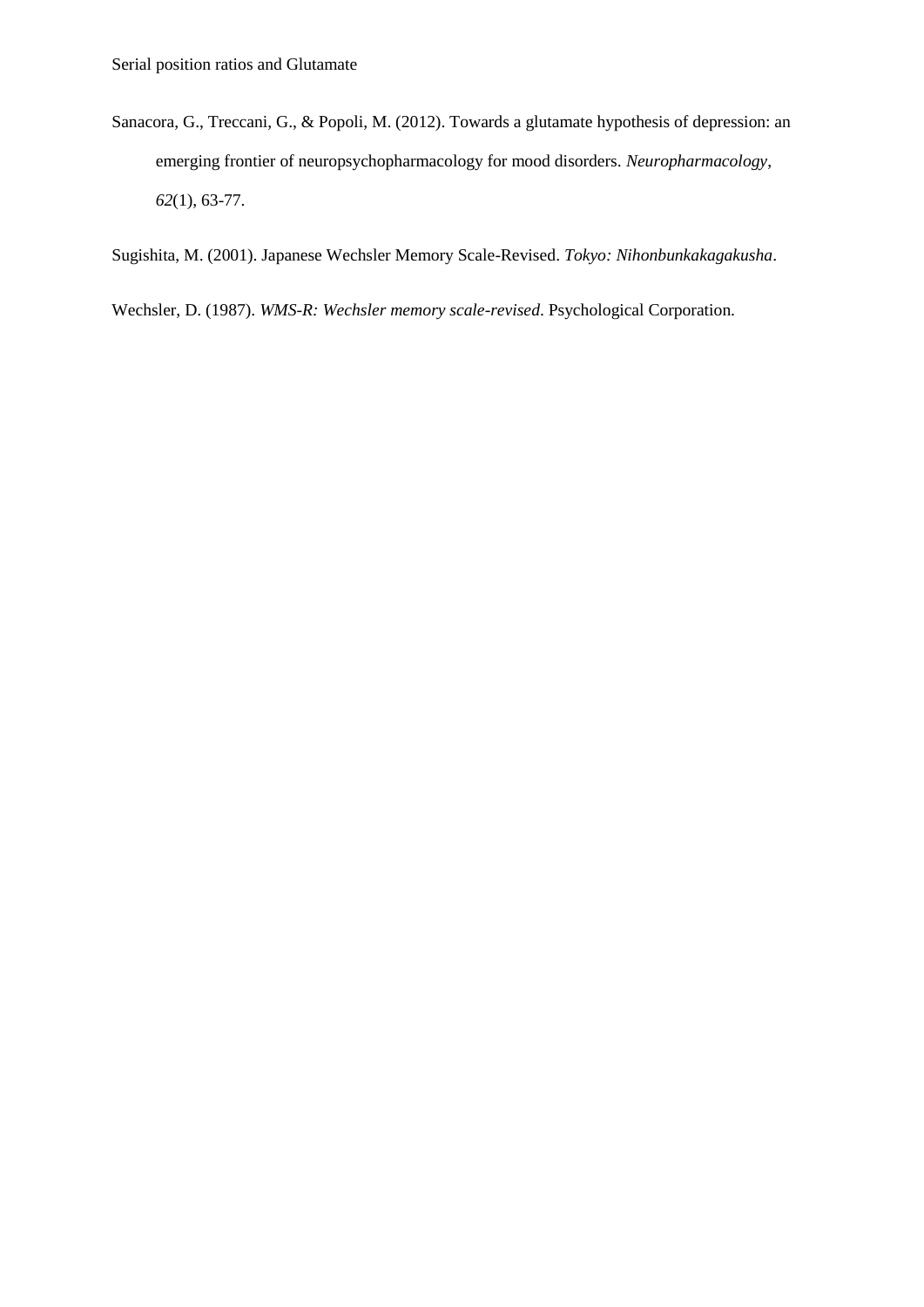|               | Table. Demographic and Memory Characteristics of Study Participants by |  |
|---------------|------------------------------------------------------------------------|--|
| MDD diagnosis |                                                                        |  |

| Characteristic                              | <b>Comparison Group</b> | <b>MDD</b> Group |                             |
|---------------------------------------------|-------------------------|------------------|-----------------------------|
|                                             | $(N=19)$                | $(N=28)$         | p values (t tests)          |
| Age (years)                                 | $68.1 \pm 7.3$          | $66.5 \pm 5.4$   | 0.41                        |
| Education (years) <sup><math>a</math></sup> | $16.7 \pm 2.7$          | $16.5 \pm 2.7$   | 0.79                        |
| 21-item HAM-D                               | $1.2 \pm 1.9$           | $14.9 \pm 8.8$   | < 0.001                     |
| <b>MMSE</b>                                 | $29.5 \pm 0.5$          | $29.8 \pm 0.6$   | 0.13                        |
| Total recall rating                         | $64.4 \pm 12.3$         | $64.9 \pm 13.9$  | 0.91                        |
| Delayed recall rating                       | $8.5 \pm 2.8$           | $9.5 \pm 2.5$    | 0.22                        |
|                                             |                         |                  | p values $(\chi^2)$         |
| Females (n)                                 | 12(63%)                 | 10(36%)          | 0.12                        |
|                                             |                         |                  | p values (Mann-<br>Whitney) |
| Primacy ratio                               | $0.8 \pm 0.6$           | $0.6 \pm 0.4$    | 0.58                        |
| Middle ratio                                | $0.5 \pm 0.4$           | $0.3 \pm 0.2$    | 0.004                       |
| Recency ratio                               | $1.9 \pm 2.3$           | $1.7 \pm 1.9$    | 0.85                        |
|                                             |                         |                  |                             |

The data are the mean  $\pm$  standard deviation (SD).

21-item HAM-D: 21-item Hamilton Depression Rating Scale, MMSE: Mini-Mental State Examination

<sup>a</sup> Data for one control subject were not available.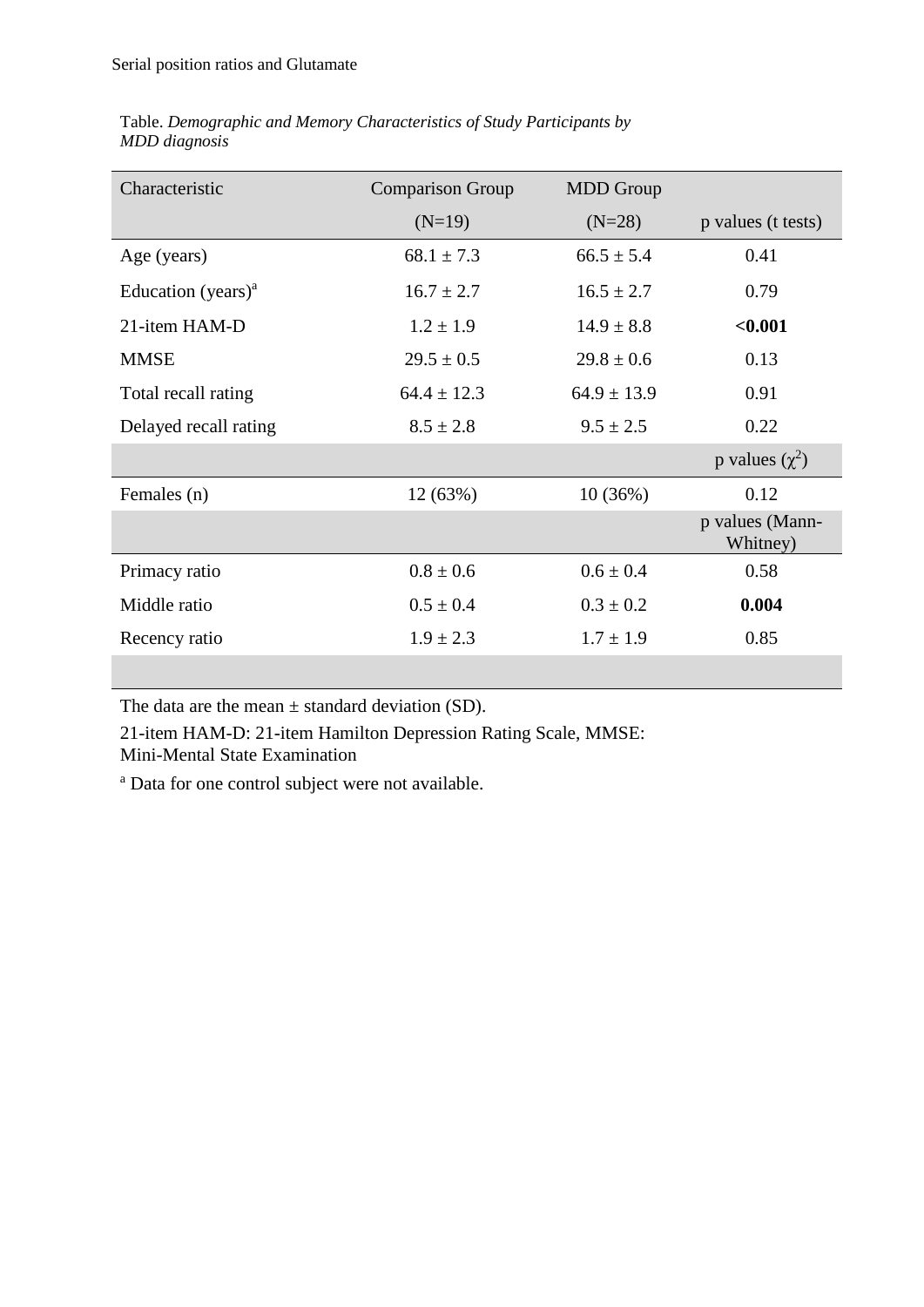Figure. A) Scatterplot of CSF glutamate (x-axis) and the serial position ratios (y-axis) in MDD. Black circles represent the primacy ratio (dotted line); grey circles represent the middle ratio (dashed line); and white circles represent the recency ratio (continuous line). B) Scatterplot of CSF glutamate (xaxis) and the serial position ratios (y-axis) in controls. Black circles represent the primacy ratio (dotted line); grey circles represent the middle ratio (dashed line); and white circles represent the recency ratio (continuous line).